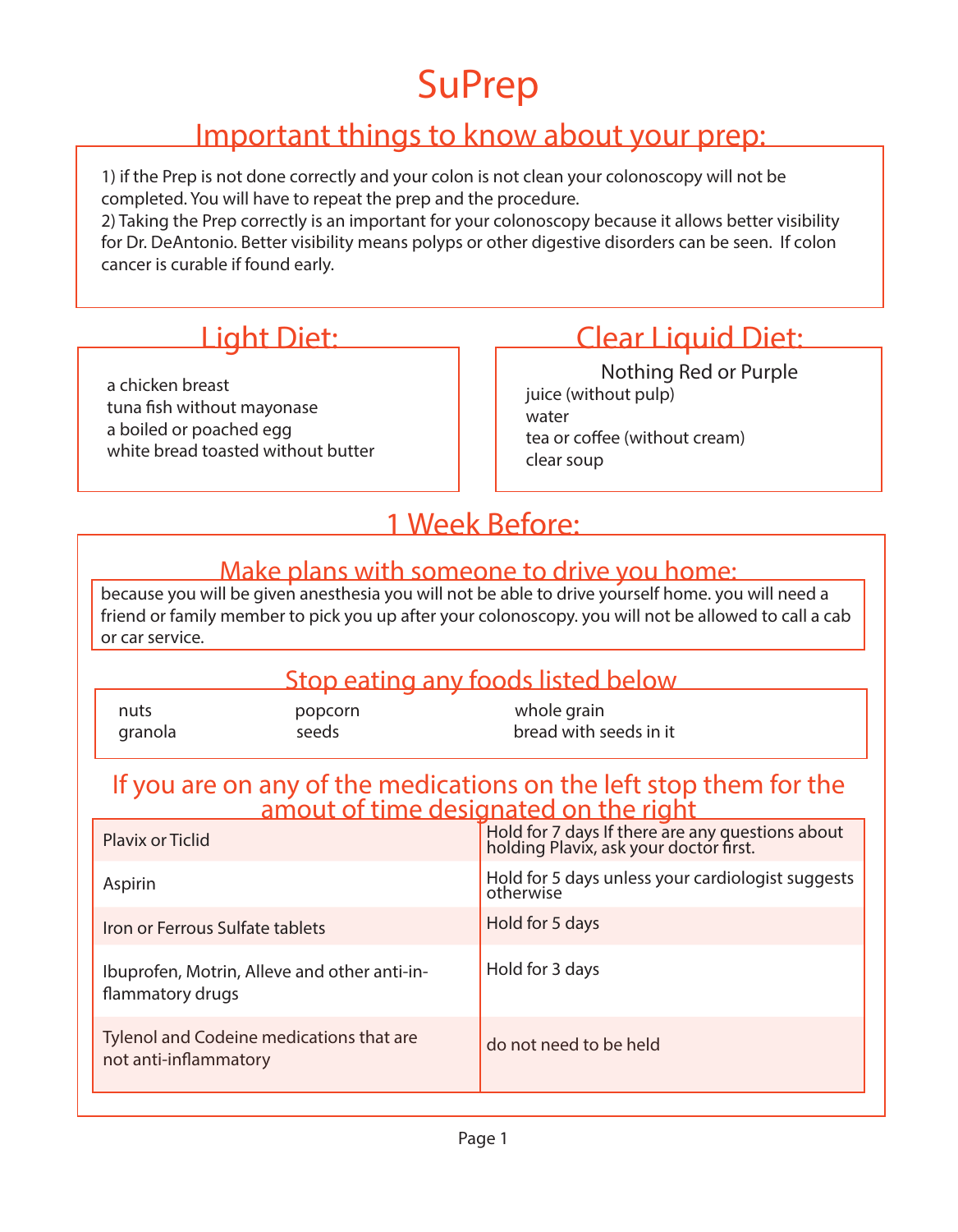## SuPrep

#### The Day Before your Colonoscopy

#### **Morning**

Eat breakfast: you can have one thing off the light diet list (on page 1). after breakfast you have all of the clear liquids you would like off of the clear liquid diet.

#### **Lunch**

<u> 1989 - Johann Barn, mars eta bainar e</u>

you can have one thing off the light diet list (on page 1) continue to drink all the clear liquids you like off the clear liquids diet (on page 1)

#### Dinner

clear liquids only no solid food is permited

#### the Night Before your Colonoscopy Starting at 6:00pm

Step 1

Pour the 6 oz containter of SuPrep into the mixing container

#### Step 2



Fill the rest of the container with cool drinking water. Fill it up to the 16 oz line marked on the container.

#### Step 3 and the step 3 and 2 and 2 and 2 and 2 and 2 and 2 and 2 and 2 and 2 and 2 and 2 and 2 and 2 and 2 and 2 and 2 and 2 and 2 and 2 and 2 and 2 and 2 and 2 and 2 and 2 and 2 and 2 and 2 and 2 and 2 and 2 and 2 and 2 an



Drink the contents of the container this must be completed in 1 hour

#### Step 4 and the step 4 and the step 4 and the step 4 and the step 4 and the step 4 and the step 4 and the step 4



Drink 2 more 16 oz glasses of water. this is an important step in successfully completing your prep.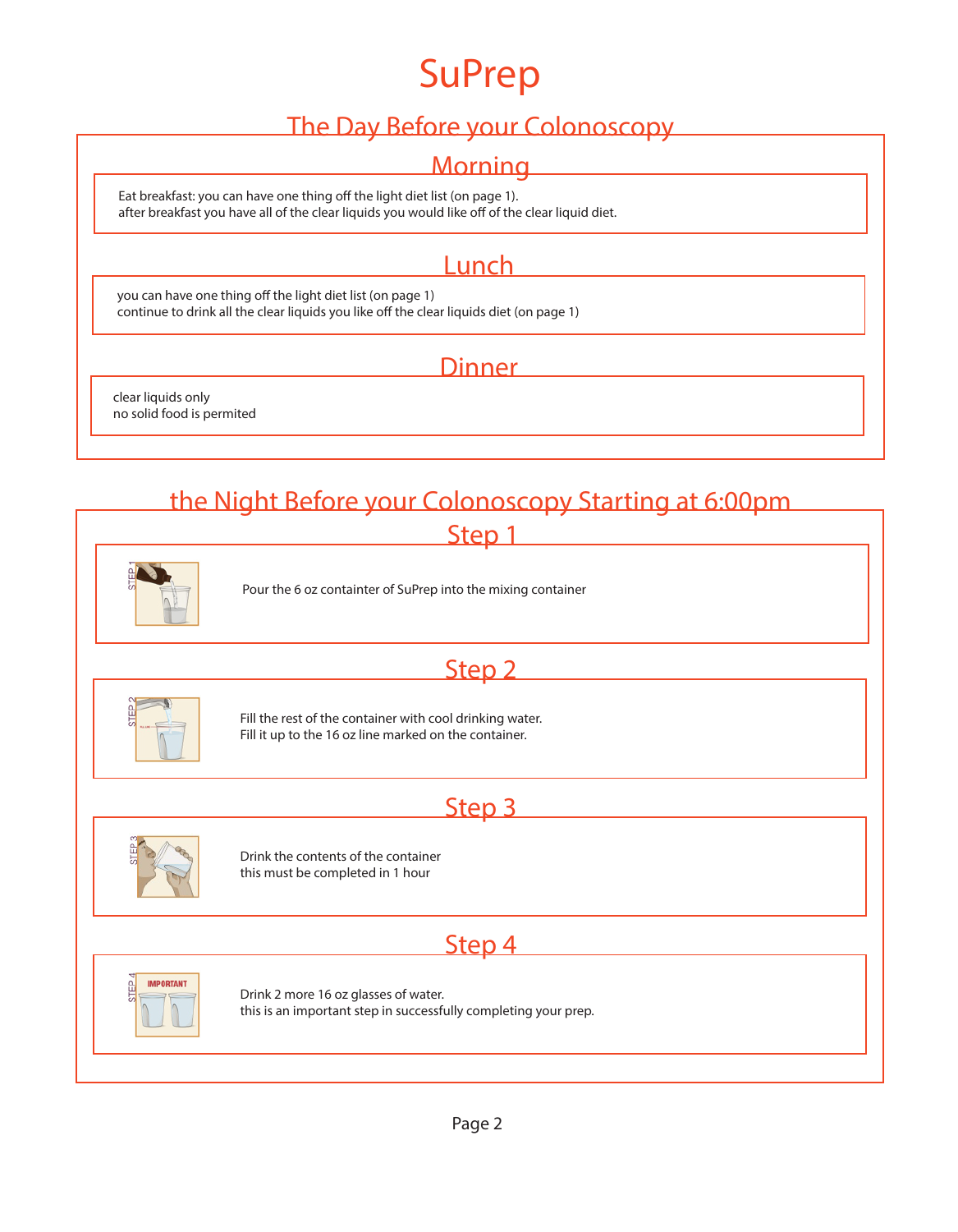# SuPrep<br>the Morning of your Colonoscopy Starting at :



## check what medications you should take before your colonosocpy and which ones you should take after:

| Take before your colonoscopy with a<br>small sip of water.<br>take these before _____: | Bring these with you to your<br>colonoscopy appointment.<br>you must take these after your<br>procedure |
|----------------------------------------------------------------------------------------|---------------------------------------------------------------------------------------------------------|
| <b>Cardiac Medications</b><br><b>Bloodpresure medications</b>                          | <b>Diabetes Medications</b>                                                                             |